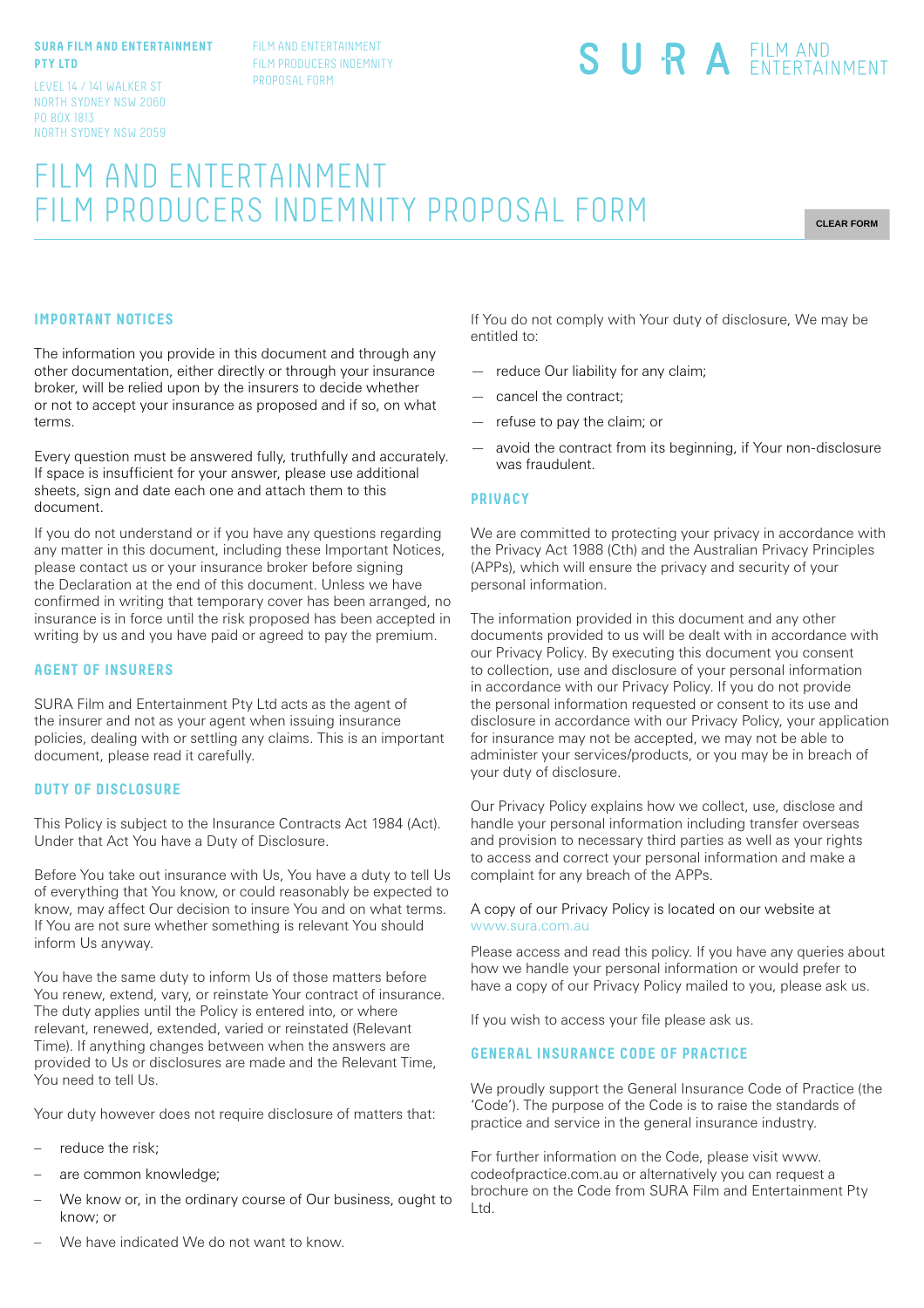# **FILM AND ENTERTAINMENT FILM PRODUCERS INDEMNITY PROPOSAL FORM**

|          | 1. Name of Proposer                                                                                            |                                                                                                          |  |      |                  |                           |            |                 |            |               |
|----------|----------------------------------------------------------------------------------------------------------------|----------------------------------------------------------------------------------------------------------|--|------|------------------|---------------------------|------------|-----------------|------------|---------------|
|          | 2. Address                                                                                                     |                                                                                                          |  |      |                  |                           |            |                 |            |               |
|          | 3. Telephone                                                                                                   |                                                                                                          |  | Fax  |                  |                           |            |                 |            |               |
|          | Email                                                                                                          |                                                                                                          |  |      |                  |                           |            |                 |            |               |
|          | 4. Proposer is                                                                                                 | (A) Individual                                                                                           |  |      | (B) Partnership  |                           |            | (C) Company     |            |               |
|          | 5. Number of Employees                                                                                         |                                                                                                          |  |      |                  |                           |            |                 |            |               |
|          | 6. Is the Proposer registered for GST?                                                                         |                                                                                                          |  |      |                  |                           |            |                 | Yes        | <b>No</b>     |
|          | <b>ABN</b>                                                                                                     |                                                                                                          |  |      |                  |                           | <b>ITC</b> |                 |            | $\frac{0}{0}$ |
|          | 7. Experience of Proposer (Examples)                                                                           |                                                                                                          |  |      |                  |                           |            |                 |            |               |
|          |                                                                                                                |                                                                                                          |  |      |                  |                           |            |                 |            |               |
|          |                                                                                                                |                                                                                                          |  |      |                  |                           |            |                 |            |               |
|          | 8. Title of Production                                                                                         |                                                                                                          |  |      |                  |                           |            |                 |            |               |
|          | 9. Production Type (e.g. TVC, Doco)                                                                            |                                                                                                          |  |      |                  |                           |            |                 |            |               |
|          | 10. Total Production Cost (Please attach a copy of the Production Budget & Synopsis)                           |                                                                                                          |  |      |                  |                           | \$         |                 |            |               |
|          |                                                                                                                | 11. Period of Cover on Artistes / Principals for                                                         |  |      |                  |                           |            |                 |            |               |
|          | Pre-Production<br>a)                                                                                           |                                                                                                          |  | From | $\sqrt{2}$       | $\sqrt{2}$                | To         | $\sqrt{2}$      | $\sqrt{2}$ |               |
|          | Shoot<br>b)                                                                                                    |                                                                                                          |  | From |                  | $\sqrt{2}$                | To         | $\sqrt{2}$      | $\sqrt{2}$ |               |
|          | 12. Geographical Limits required                                                                               |                                                                                                          |  |      | New Zealand wide |                           |            | Australia wide  |            |               |
|          |                                                                                                                |                                                                                                          |  |      |                  | Australia and New Zealand |            | Worldwide       |            |               |
|          | 13. Where will most of the shooting take place ? (Please attach a list of all shooting locations if available) |                                                                                                          |  |      |                  |                           |            |                 |            |               |
|          |                                                                                                                |                                                                                                          |  |      |                  |                           |            |                 |            |               |
|          |                                                                                                                |                                                                                                          |  |      |                  |                           |            |                 |            |               |
|          |                                                                                                                |                                                                                                          |  |      |                  |                           |            |                 |            |               |
| 14. $a)$ |                                                                                                                | State full name and age of each artiste and / or principal in respect of whom this indemnity is required |  |      |                  |                           |            |                 |            |               |
| NAME     |                                                                                                                | AGE                                                                                                      |  | ROLE |                  |                           |            | PERIOD OF COVER |            |               |
|          |                                                                                                                |                                                                                                          |  |      |                  |                           |            |                 |            |               |
|          |                                                                                                                |                                                                                                          |  |      |                  |                           |            |                 |            |               |
|          |                                                                                                                |                                                                                                          |  |      |                  |                           |            |                 |            |               |
|          |                                                                                                                |                                                                                                          |  |      |                  |                           |            |                 |            |               |
|          |                                                                                                                |                                                                                                          |  |      |                  |                           |            |                 |            |               |
|          |                                                                                                                |                                                                                                          |  |      |                  |                           |            |                 |            |               |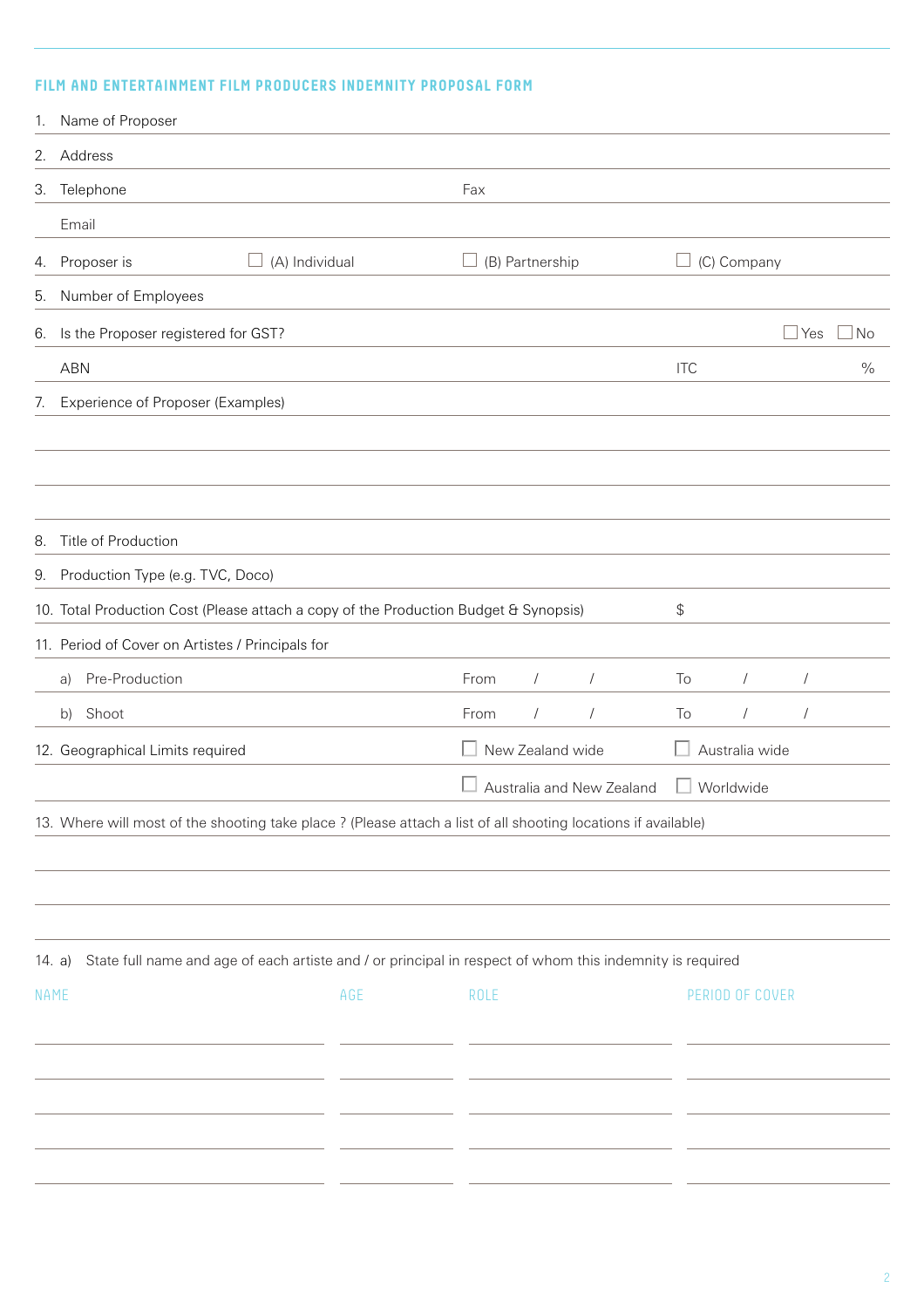| b)     | Are all artistes, the producer and director under contract to complete the picture even if there is a delay?                                                                                                                                                                        | $\Box$ Yes | <b>No</b> |
|--------|-------------------------------------------------------------------------------------------------------------------------------------------------------------------------------------------------------------------------------------------------------------------------------------|------------|-----------|
| C)     | Are the various contracts into which the producers have entered or will enter in connection<br>with the production of such a nature as to permit the Production Company to replace any of<br>the persons to be insured should the latter be unable to continue with the production? | <b>Yes</b> | <b>No</b> |
| d)     | Does any contract contain a stop date?                                                                                                                                                                                                                                              | $\Box$ Yes | No        |
|        | If so, give details                                                                                                                                                                                                                                                                 |            |           |
|        |                                                                                                                                                                                                                                                                                     |            |           |
|        |                                                                                                                                                                                                                                                                                     |            |           |
|        |                                                                                                                                                                                                                                                                                     |            |           |
|        | Note: All named persons must have a minimum of five (5) days availability from the end of their role as scheduled within the<br>period of principal photography.                                                                                                                    |            |           |
|        | 15. Detail any potentially hazardous activity in which any insured artiste or principal may be involved                                                                                                                                                                             |            |           |
|        |                                                                                                                                                                                                                                                                                     |            |           |
|        |                                                                                                                                                                                                                                                                                     |            |           |
|        |                                                                                                                                                                                                                                                                                     |            |           |
|        | 16. Give particulars of all films (whether or not completed) under production by you during the last three (3) years                                                                                                                                                                |            |           |
|        |                                                                                                                                                                                                                                                                                     |            |           |
|        |                                                                                                                                                                                                                                                                                     |            |           |
|        |                                                                                                                                                                                                                                                                                     |            |           |
|        | During the production of any of these films, was any artiste or principal ever incapacitated?                                                                                                                                                                                       | $\Box$ Yes | <b>No</b> |
| If so, |                                                                                                                                                                                                                                                                                     |            |           |
| i)     | In what circumstances?                                                                                                                                                                                                                                                              |            |           |
| ii)    | For what period(s)?                                                                                                                                                                                                                                                                 |            |           |
| iii)   | Did abandonment follow?                                                                                                                                                                                                                                                             | $\Box$ Yes | No        |
|        | iv) With what resulting additional costs?                                                                                                                                                                                                                                           |            |           |
|        | 17. If the Proposer is a partnership, please provide the names and addresses of each partner                                                                                                                                                                                        |            |           |
|        |                                                                                                                                                                                                                                                                                     |            |           |
|        |                                                                                                                                                                                                                                                                                     |            |           |
|        |                                                                                                                                                                                                                                                                                     |            |           |
|        | 18. If the Proposer is a company or a private business venture, other than a partnership,<br>please supply the names and addresses of each director                                                                                                                                 |            |           |
|        |                                                                                                                                                                                                                                                                                     |            |           |
|        |                                                                                                                                                                                                                                                                                     |            |           |
|        |                                                                                                                                                                                                                                                                                     |            |           |
|        |                                                                                                                                                                                                                                                                                     |            |           |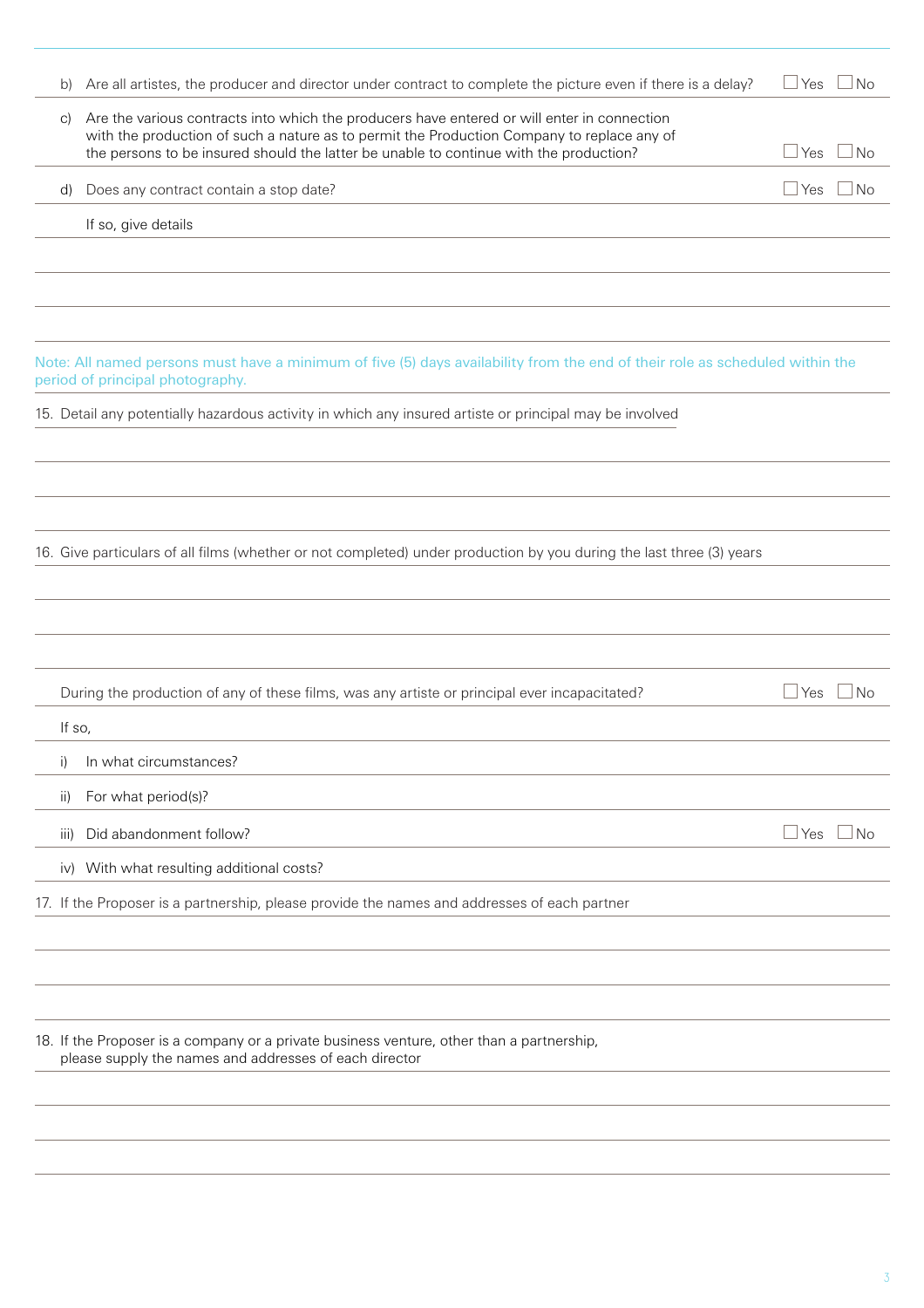|            | 19. Have any of the Proposers ever been convicted of a criminal offence relating to arson, fraud or<br>otherwise involving dishonesty?                                                                         | No.<br>⊥Yes               |
|------------|----------------------------------------------------------------------------------------------------------------------------------------------------------------------------------------------------------------|---------------------------|
|            | If yes, please provide full details                                                                                                                                                                            |                           |
|            |                                                                                                                                                                                                                |                           |
|            |                                                                                                                                                                                                                |                           |
|            |                                                                                                                                                                                                                |                           |
|            | 20. Have any of the Proposers                                                                                                                                                                                  |                           |
| a)         | Ever had any insurance declined, cancelled or made the subject of special terms<br>or conditions?                                                                                                              | $\sqcup$ Yes<br>l No      |
| b)         | Lodged a claim on an insurance policy (other than for a motor vehicle or a life policy) during<br>the past five (5) years?                                                                                     | $\Box$ Yes<br>No          |
| $\vert$ C) | Ever had a claim declined by an insurance company?                                                                                                                                                             | $\Box$ Yes<br>No          |
|            | If yes to a), b) or c), please provide full details                                                                                                                                                            |                           |
|            |                                                                                                                                                                                                                |                           |
|            |                                                                                                                                                                                                                |                           |
|            |                                                                                                                                                                                                                |                           |
|            | 21. Have any of the Proposers arranged any other insurance through SURA Film and Entertainment<br>or with any other insurer, which covers the subject matter of this Proposal?                                 | $\sqcup$ Yes<br>No        |
|            | If yes, please provide full details                                                                                                                                                                            |                           |
|            |                                                                                                                                                                                                                |                           |
|            |                                                                                                                                                                                                                |                           |
|            |                                                                                                                                                                                                                |                           |
|            | 22. Have any of the Proposers entered into any agreement which would affect your right to make<br>a claim against a responsible Third Party in the event of a claim under the insurance now<br>being proposed? | $\sqcup$ Yes<br>  No      |
|            | If yes, please provide full details                                                                                                                                                                            |                           |
|            |                                                                                                                                                                                                                |                           |
|            |                                                                                                                                                                                                                |                           |
|            |                                                                                                                                                                                                                |                           |
|            | 23. Is the financial interest of any other person or organisation (for example, a mortgagee or other<br>financier, lessor or principal), to be noted on the policy?                                            | $\sqcup$ Yes<br><b>No</b> |
|            | If yes, please provide full details                                                                                                                                                                            |                           |
|            |                                                                                                                                                                                                                |                           |
|            |                                                                                                                                                                                                                |                           |
|            |                                                                                                                                                                                                                |                           |
|            |                                                                                                                                                                                                                |                           |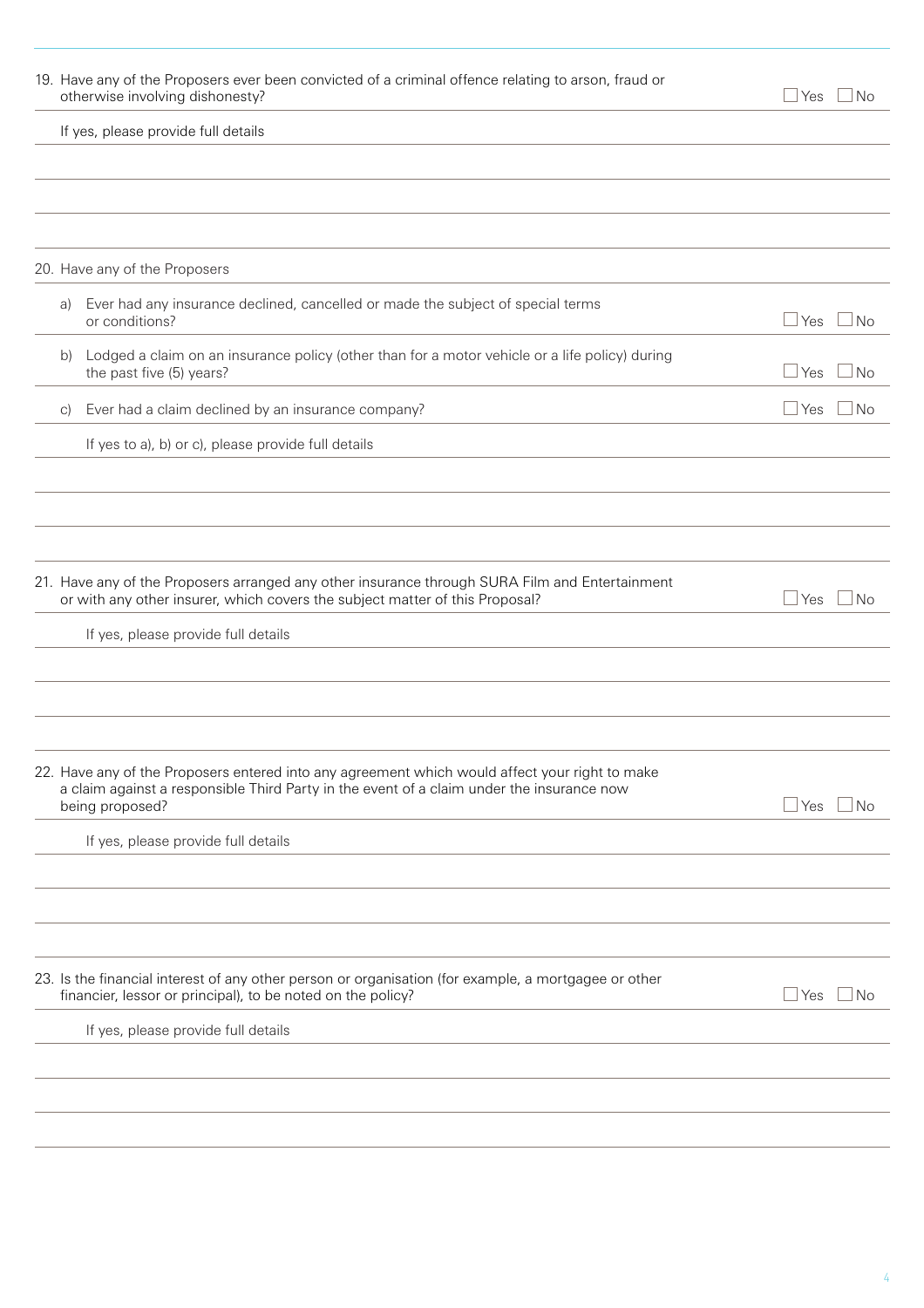|    | 24. Have you or any Partner or Director of the business                                                             |            |
|----|---------------------------------------------------------------------------------------------------------------------|------------|
| a) | Ever been declared bankrupt?                                                                                        | ⊿Yes<br>No |
|    | If Yes, please provide full detail                                                                                  |            |
|    |                                                                                                                     |            |
|    |                                                                                                                     |            |
|    |                                                                                                                     |            |
| b) | Been involved in a company or business which became insolvent or subject to any form of<br>solvency administration? | Yes<br>No  |
|    | If Yes, please provide full details                                                                                 |            |
|    |                                                                                                                     |            |
|    |                                                                                                                     |            |
|    |                                                                                                                     |            |